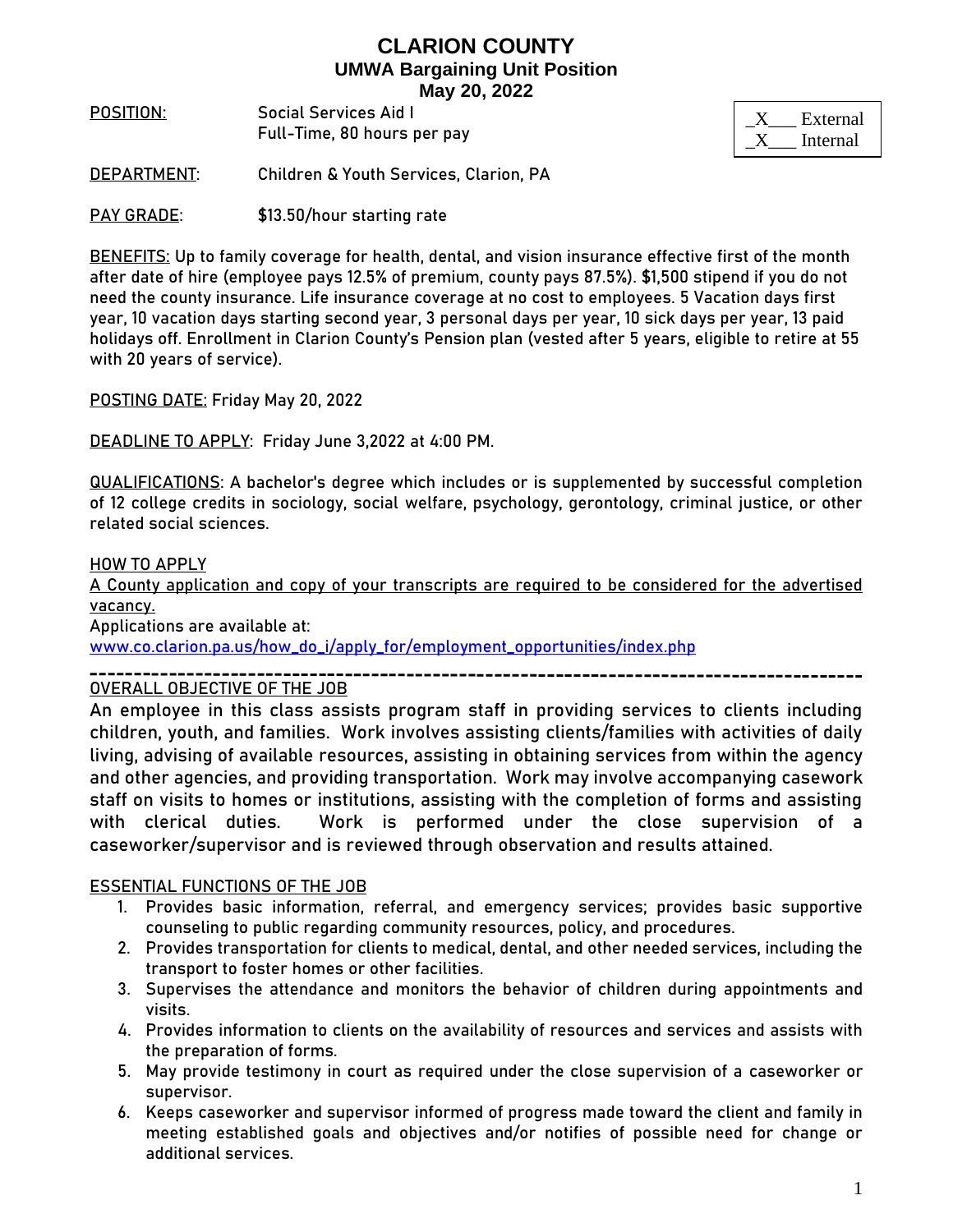# **CLARION COUNTY UMWA Bargaining Unit Position May 20, 2022**

- 7. Performs general housekeeping activities within such areas as a home, visiting rooms or others.
- 8. Receives telephone inquiries and calls concerning emergency situations, provides active listening to clients in crisis until calls can be referred to a caseworker or supervisor.
- 9. Periodically participates in conferences with agency staff, families, and others to provide information for their use in the development of treatment plans, goals and objectives.
- 10. Participates in training programs designed to develop program knowledges and skills.

### OTHER DUTIES OF THE JOB

- 1. Attends training, in-services and meetings as required.
- 2. Attends certification training as required.
- 3. Testifies at court hearings as required.
- 4. Performs other related work as required.

## SUPERVISION RECEIVED

Receives regular instruction and supervision by Casework Supervisor regarding daily work duties and responsibilities.

## SUPERVISION EXERCISED

None

## WORKING CONDITIONS

- 1. Works indoors in adequate workspace, lighting, temperatures, and ventilation.
- 2. Works with average indoor exposure to noise, but subject to frequent disruptions and stress.
- 3. Normal indoor exposure to dust/dirt.
- 4. Works in conditions of potential outbursts or disruptive behavior of consumers.
- 5. Travels frequently during all seasons and is exposed to outdoor elements, including snow and icy roadways.
- 6. Works frequently outside the office and is exposed to above-average dust/dirt/odors and smoke.
- 7. Periodically works beyond normal work hours and/or maintains flexible work schedule.

## PHYSICAL AND MENTAL CONDITIONS

- **1.** Must possess above-average ability to record, convey, and present information, explain procedures, and follow instructions.
- 2. Must perform the functions of the job in a high-stress environment, i.e., shifting priorities, strict deadlines.
- 3. Must be able to sit and/or drive for long periods throughout the workday with intermittent periods of standing, walking, bending, twisting, and reaching as necessary to carry out essential duties of job.
- 4. Dexterity requirements range from simple to coordinated movements of fingers/hands, feet/legs, torso necessary to carry out duties of job.
- 5. Sedentary work with occasional lifting/carrying of objects with a maximum weight of fifty (50) pounds.
- 6. Must be able to cope with the physical and mental stress of the position.
- 7. Must be able to react quickly physically and mentally in the event of a disturbance or physical outbreak.
- 8. Must be able to pay close attention to details and concentrate on work.
- 9. Must have above-average ability to think clearly and act decisively.